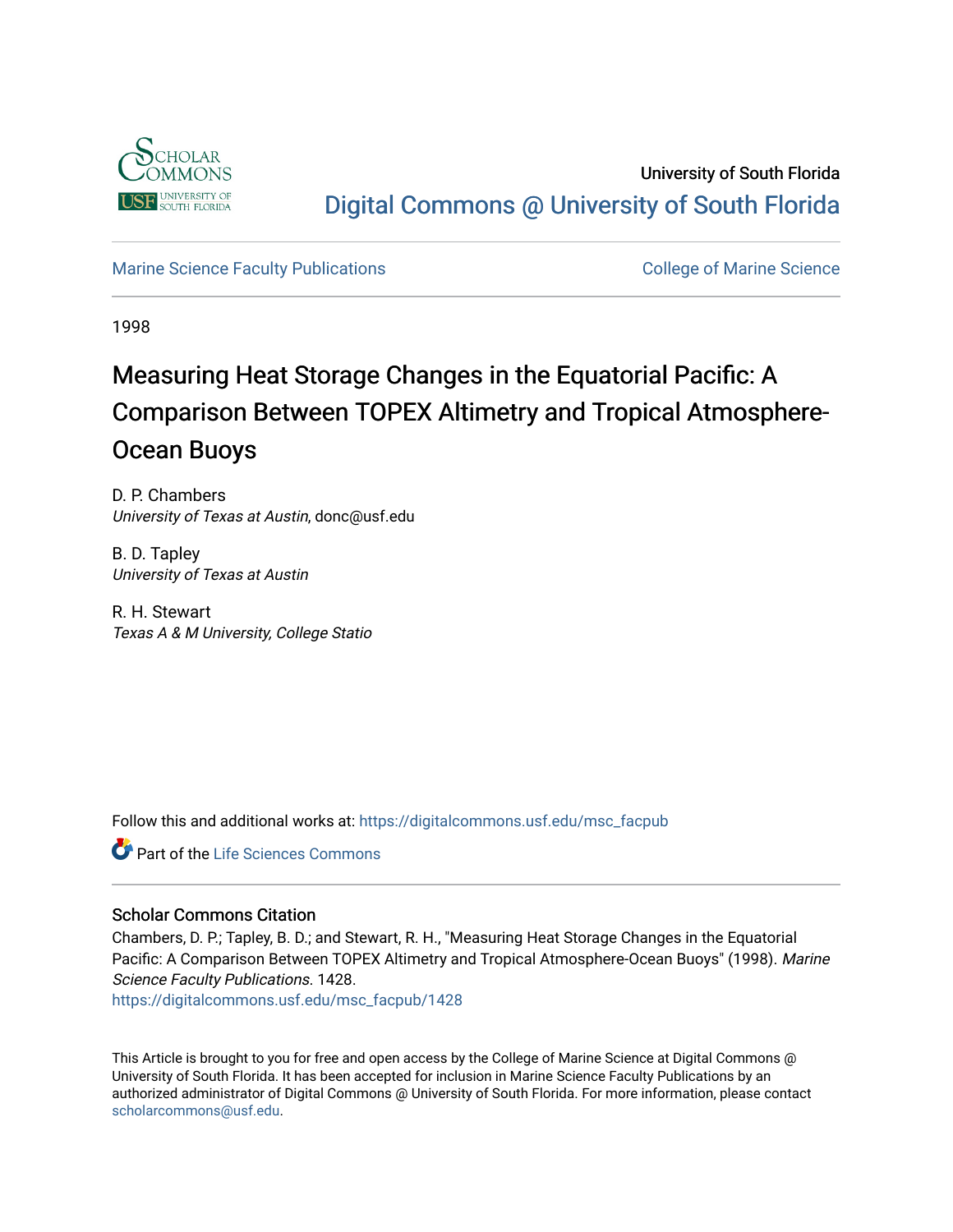# **Measuring heat storage changes in the equatorial Pacific: A comparison between TOPEX altimetry and Tropical Atmosphere-Ocean buoys**

### **D. P. Chambers and B. D. Tapley**

**Center for Space Research, University of Texas at Austin** 

#### **R. H. Stewart**

**Department of Oceanography, Texas A & M University, College Station** 

**Abstract. Heat storage variations in the equatorial Pacific have been studied from December 1992 through February 1997, using sea level data from the TOPEX altimeter and temperatures measured by 42 tethered buoys that are part of the Tropical Ocean-Atmosphere (TAO) array. The TOPEX measurements are converted to heat storage anomalies using a coefficient determined from mean climatological values. For 30-day averages the two measurements agree well over most of the region, except for the southwestern quadrant of the warm pool and a small region of**  the north-central equatorial Pacific. In the southwestern quadrant the TOPEX measurements **indicate a smaller long-term heating rate than the TAO measurements, differing by as much as 30%. After examining conductivity-temperature-depth data in this region, it appears that the difference is due to a change in ocean salinity which is reflected in the TOPEX sea level measurements but not in the TAO heat measurements. The signal in the north-central region is predominately at an annual period, but there is not enough external measurements to determine what the source of the difference is. In the remainder of the equatorial Pacific, the agreement between the data suggests that the TOPEX measurements can be used to measure heat storage variations in the upper layer with reasonable accuracy. Thus TOPEX altimeter data can provide information about the heat budget of the equatorial Pacific in regions where there are few or no direct measurements.** 

#### **1. Introduction**

**The tropical Pacific Ocean plays an important role in the global oceanic heat budget. Normally, the trade winds push water westward, where it forms a large warm pool. The strong Kuroshio Current carries this warm water away from the equator and transfers the heat to the atmosphere and other parts of the ocean thousands of kilometers away from the tropics. Occasionally, normal conditions change and the northward advection of warm water slows while the eastward advection increases: the E1 Nifio/Southern Oscillation (ENSO). This change in the tropical Pacific heat storage can have significant consequences in many other parts of the globe [e.g., Philander, 1990]. Measuring the variations in the heating of the tropical Pacific can thus be important for studies and predictions of climate in other parts of the world.** 

**Traditionally, the heat has been measured by in situ temperature recorders, such as expendable bathythermographs (XBTs). Over the last decade, the National Oceanic and Atmospheric Administration (NOAA) has placed nearly 70 moored buoys in the tropical Pacific as part of the Tropical Atmosphere-Ocean (TAO) program to record temperatures on a continuous basis [McPhaden, 1993]. While this is an** 

**Copyright 1998 by the American Geophysical Union.** 

**Paper number 98JC01683. 0148-0227/98/98JC-01683509.00** 

**improvement over scattered XBT casts, the buoys are still widely spaced longitudinally and suffer from occasionally long periods**  of missing data. Also, the network extends only to  $\pm 10^{\circ}$  from the **equator, so it does not monitor heat changes over the entire tropical region.** 

**In a previous study [Chambers et al., 1997], we presented a method of computing heat storage anomalies directly from satellite altimeter measurements of sea level using a linear regression** 

$$
\Delta H = \gamma \Delta \eta = \frac{\rho c_p}{\alpha} \Delta \eta, \qquad (1)
$$

where  $\Delta H$  is the heat storage anomaly in J m<sup>2</sup>,  $\rho$  is the density of the seawater,  $c_n$  is the specific heat of seawater,  $\alpha$  is an averaged thermal expansion coefficient, and  $\Delta \eta$  is the sea level anomaly **computed from the altimeter data. Since altimetry is nearly global and has a more dense spatial resolution than the TAO array, it presents a new way to monitor changes in the oceanic heating that can supplement in situ measurements.** 

**The preliminary results using altimetry to measure heat storage changes are encouraging. White and Tai [1995] regressed altimetry sea levels against in situ heat storage measurements from XBTs and found correlations greater than 0.6 over much of the northern hemisphere. Chambers et al. [ 1997] found that using a coefficient computed directly from climatological data gave equally good correlations. Wang and Koblinsky [1997] have found that heat storage derived from TOPEX altimetry agreed well with coincident XBT data in the North Atlantic.**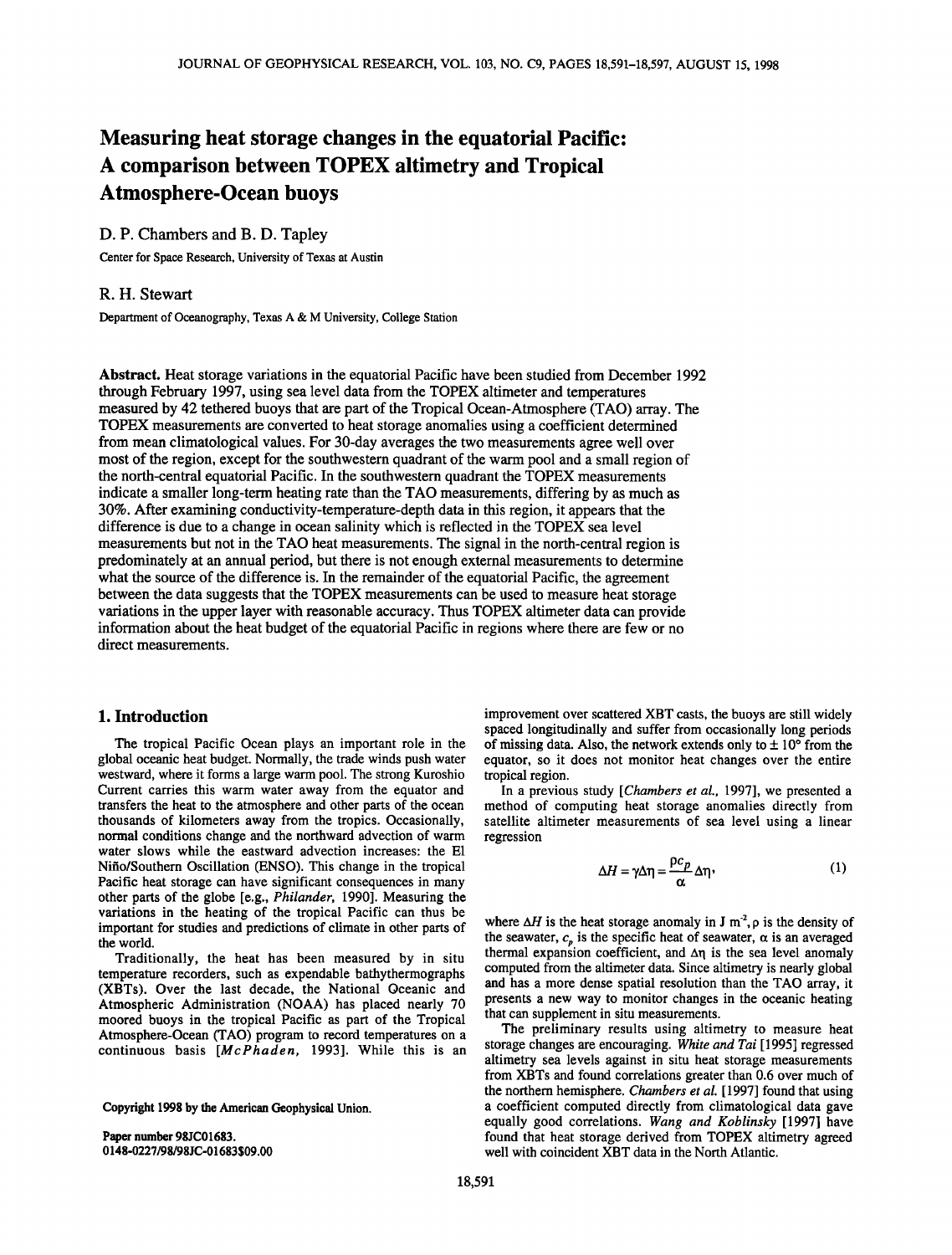**In this study, we will compare the heat storage variability inferred from TOPEX altimetry in the equatorial Pacific with that measured by in situ buoys which are part of the TAO program. We will first examine the errors in the individual measurements, as well as the expected agreement between the TOPEX and TAO measurements of heat storage. Then, we will compare monthly averaged TOPEX and TAO measurements at each of the TAO buoy sites to determine where the variability signal measured by TOPEX is most strongly influenced by changes in the upper ocean heat storage. We will point out places where the residuals are larger than the expected differences, and comment on possible sources for the differences. Based on the results from this study, one will be able to determine where the altimetric measurements of heat storage are most representative of upper ocean changes in order to use the data for studies concerning the heat budget of the equatorial Pacific.** 

#### **2. Data Processing**

**For this study we have used data over the time period from January 1993 through February 1997. The TOPEX altimeter data (repeat cycles 10 to 161) are from the first release Geophysical Data Records (GDRs) and include all geophysical corrections, including the inverted barometer correction [Callahan, 1993]. Data from the separate POSEIDON altimeter are not used. Several changes have been made to the data to update models and correct errors. The GDR orbits have been replaced with those computed with the JGM-3 gravity field model [Tapley et al., 1996], the ocean tide model has been replaced with the University of Texas Center for Space Research 3.0 model [Eanes and Bettadapur, 1995], and the pole tide has been corrected. The data have also been corrected to fix an error caused by the misapplied oscillator correction before cycle 132, using a time series provided by D. Hancock and G. Hayne at the Wallops Flight Facility. We have not applied the drift detected by the internal calibration mode to the data at this time [Hayne et al., 1994], because studies indicate that the TOPEX measurements show slightly better long-term agreement with tide gauge data**  when the internal calibration correction is not used [*Mitchum*, **1998; Chambers et al., 1998a]. However, the size of this correction is small, only a few millimeters root-mean-square (rms), so it will not affect most of the results discussed here.** 

**Daily averaged temperature measurements at fixed depths in the ocean were obtained from tethered buoys which are part of the Tropical Atmosphere-Ocean array. There are currently 75 buoys in the data set. Five were immediately removed because they drifted more than 100 km between 1992 and 1997, most likely due to a broken tether. Although many of the sites make measurements to 500 m depth, we found that there were long data outages at the 400 and 500 m depths at many of the sites. Because of this, we computed the integrated heat storage (H) to only 300 m depth, since most sites had nearly complete records to this depth. The total heat content was computed from averaged-daily temperatures (T) at each level (h) as** 

$$
H_i = \int_{-300}^{0} \rho c_p T_i dh \,, \tag{2}
$$

where  $i$  indicates the day, and  $\rho$  and  $c_n$  are computed using the **temperature and pressure level from the buoy and monthly salinity values from World Ocean Atlas 1994 [Levitus and Boyer, 1994]. After computing the heat storage, 20 sites were eliminated because they had numerous extended data outages. Ten of these had less than 1 complete year of observations. Two more sites were removed because of a large change in the heat storage after a data outage, suggesting a problem with one or more of the temperature sensors. Six additional sites were removed because there were fewer than 20 TOPEX observations near them for each 1 O-day repeat cycle. This left 42 sites for our analysis (Figure 1).** 

**Because each of these data have different references, we can only compare the variations in the heat storage by computing anomalies, or deviations about a mean. For the TAO data this is a simple calculation, done by removing a long-term average of the data at each buoy from the daily value. The computation of the**  anomaly for the TOPEX measurements is slightly more difficult, **due to the fact that the altimeter measurements are not made at a single point like a TAO buoy but are scattered over a small area due to cross-track drift and the 1-s sampling rate. Since the altimeter directly measures the sea surface height, including the marine geoid, this can cause significant errors around steep geoid gradients near trenches and seamounts [Brenner et al., 1990].** 

**We have minimized this error by computing TOPEX sea level anomalies relative to a high-resolution mean sea surface (MSS). The MSS has a 1-s along-track resolution and each 1-s bin is a plane for which the along-track gradient, cross-track gradient, and mean height at the centerof the bin have been estimated from all the available data, after removing any linear trend as well as annual and semiannual variability [Chambers et al., 1998b]. Removing these periodic signals is necessary because the altimeter samples the bin in time as well as space, and we have found that the periodic signals can be aliased into the gradients if not accounted for. All the data from any bin are edited if the**  along-track gradient of the MSS exceeds  $\pm$  60 µrad (an 18 cm **change in MSS over 3 km), if less than 2 years of data are used to estimate the plane parameters, or if the water has a depth of less than 100 m. This still leaves from 50 to 100 TOPEX observations around each buoy per repeat cycle.** 

**The TOPEX sea level anomaly data are converted into heat storage anomalies following the procedure outlined by Chambers**  *et al.* [1997], using (1). In this study, we have computed  $\rho$ ,  $c_p$ , and  $\alpha$  at pressure levels from 300 m to the surface, using the monthly **averaged values of temperature and salinity from the World Ocean Atlas 1994, and the international equation of state for**  seawater [*UNESCO*, 1981]. A value of the coefficient  $\gamma$  is computed from  $\rho$ ,  $c_p$ , and  $\alpha$  at each level, then the average integrated value is computed over a regular 1° grid.

**To compare the heat storage anomalies, we have filtered the data in time and space to a comparable grid. The TAO data were averaged over 10 days to obtain a single value commensurate with the TOPEX repeat cycle. TOPEX data for each repeat cycle**  were averaged in a 4° longitude by 2° latitude box centered on **each buoy, to average out random noise and to improve the accuracy of the sea level measurement. Although this filters out short-wavelength fluctuations in the altimetry data, heat storage in the tropics is predominately at long wavelengths. This processing resulted in two time series at each buoy, one for the TAO data and one for the TOPEX data, with a time interval of one TOPEX repeat cycle. The time series were also low-pass filtered with a running-mean boxcar filter with a window of three repeat cycles (30 days) to smooth over high-frequency variations and single cycle dropouts.** 



**Figure 1. Location of TAO buoys (circles) with TOPEX ground track.**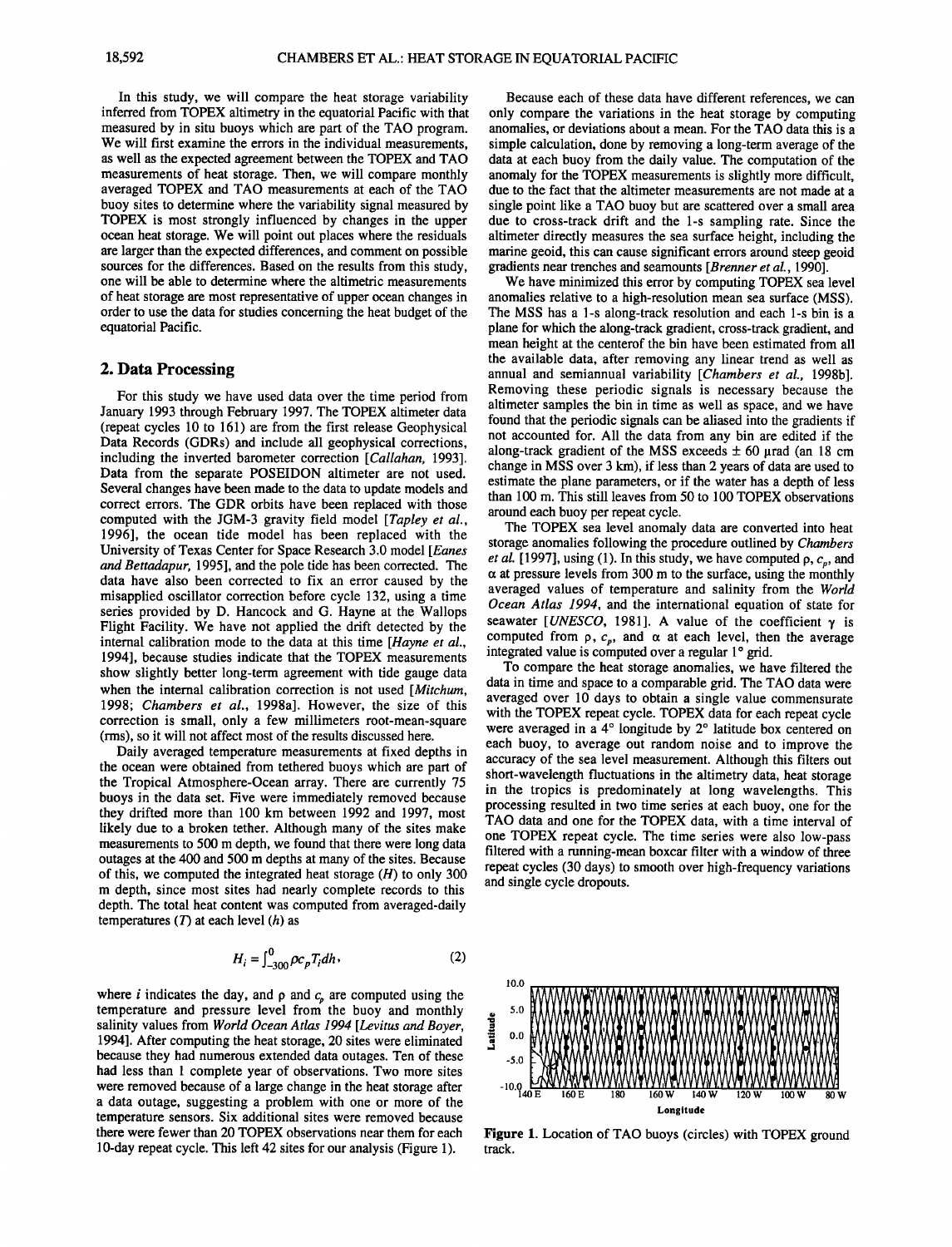

**Figure 2. The rms difference of TOPEX and TAO**  measurements. The contour interval is  $10 \times 10^7$  J m<sup>-2</sup>, and values larger than 60 x 10<sup>7</sup> J m<sup>-2</sup> are shaded gray. The grid has been **optimally interpolated using a technique described by W. S. Kessler, M. J. McPhaden, and D. McClurg at PMEL (1996).** 

#### **3. Discussion of Results**

**At this level of smoothing, the TOPEX sea level data have an estimated accuracy of 2 to 3 cm [Cheney et al., 1994]. In the tropical Pacific the average value of**  $\gamma$  **is 1.4 x 10<sup>10</sup> J m<sup>3</sup>, implying that the error in the heat storage anomaly from TOPEX due to**  measurement errors is smaller than 42 x 10<sup>7</sup> J m<sup>-2</sup>. For the TAO **data the largest source of error is in the temperature measurements. The temperature measurements have been found to have significant drift on some buoys, with an overall rms**  difference of 0.09°C compared with earlier calibrations after a **buoy is recovered [Freitag et al., 1994]. There can also be significant interannual salinity changes in the tropical Pacific, especially in the western portion of the basin [Delcroix and Henin, 1991], but this will not have a significant effect on the calculation of stored heat from the TAO buoys. It will, however, cause an additional signal in the TOPEX data that is not related to heat storage, which will cause a disagreement between the TOPEX and TAO measurements. This will be discussed in more**  detail later in this section. For the moment we will base our **estimated error on the temperature error in the TAO data alone.**  Assuming that the error is 0.09°C and that it acts in the same **direction at every level, we find a maximum error in the heat**  storage anomalies from the TAO data to be  $23 \times 10^7$  J m<sup>-2</sup>, **comparable to the errors estimated by Wyrtki and Uhrich[1982] for XBT data.** 

**However, this is only an estimate of the error in the measurement of the upper ocean heat storage. Because the TAO measurements extend to only 300 m, there is an additional sampling error compared with the sea level measurements which reflect changes in the heating of the whole water column. Although the exact size of the variability below 300 m is unknown, we can estimate it by examining the average temperatures in the World Ocean Atlas 1994. The average standard deviation in heat storage across the equatorial Pacific from 300 to 1000 m (the maximum depth with monthly data) is**  15 x  $10^7$  J m<sup>-2</sup>. This underestimates the sampling error, since it **does not take into account variability below 1000 m, or variability due to interannual fluctuations. Thus we believe the error in the heat storage of the total water column from the TAO**  data is about  $27 \times 10^7$  J m<sup>-2</sup>, based on the root-sum-square (rss) of **the instrument and sampling errors.** 

**This suggests that the time series should agree to within 50 x 107 J m '2, assuming that the data errors are uncorrelated. If the sea level variations are dominated by upper layer heat storage variability, then the difference between the TOPEX and TAO data should be less than this value. If the difference is more, it suggests that there is another source of sea level variation in addition to heat storage, and that TOPEX data should be used with caution in estimating heat storage in these areas.** 

**The rms of the differences between the TOPEX and TAO data**  are less than  $50 \times 10^7$  J m<sup>2</sup> over much of the basin (Figure 2) **except for two regions: in the warm pool southwest of the equator**  and in the central Pacific from 160°W to 120°W north of 5°N. The average rms is  $48 \times 10^7$  J m<sup>-2</sup>. Correlations are greater than **0.7 at almost every site (Figure 3), including those with high rms values. Only a few sites have correlations less than 0.7, and they are primarily in the southeastern tropical Pacific, a region of low variability.** 

**Figures 4a and 4b show the TOPEX and TAO time series at 15 of the 42 buoys. Since several of the buoys are relatively close together and have similar signals, we have selected these as a sample, ranging from the best agreement (Figure 4b, 2n110w) to the worst (Figure 4a, 0n156e). The nomenclature used here for a buoy location is a character string with the latitude and longitude; thus buoy 2n110w is located at 2øN, 110øW. The two data sets are well correlated over a broad range of frequencies. For instance, the TOPEX and TAO measurements indicate similar changes in long-period heat storage associated with the E1 Nifio events of 1993 and 1994 (buoys 2s95w, 0n155w, 0nl70w). Intraseasonal fluctuations are also in agreement, most notably at 5n155w during fall 1993 and 1996, 9n140w during 1995 and 1996, and at 5sl10w during 1993, 1995 and 1996. At 8n165e, both data indicate a large change in the annual minimum from 1995 to 1996.** 

However, as the rms and correlations indicated, there are some **significant differences. When we examined the time series in the**  regions where the rms was higher than 50 x  $10^7$  J m<sup>2</sup>, we noticed **that for the sites in the warm pool (e.g., buoys 0n156e and 2s165e in Figure 4a) the difference was caused mainly by a difference in the long-term heat rate. A plot of the average difference between the TOPEX and TAO measurements in the southwestern Pacific indicates a large relative drift between the two (Figure 5), implying that the long-term slope of the TOPEX data is consistently smaller than that of the TAO data. At buoy 0n156e, which has the largest relative rms value, the long-term slope of the TOPEX data is about 30% smaller than the slope of the TAO data. The difference in the long-term trends (TOPEX relative to TAO) is consistently large and negative in this region, whereas in**  the rest of the basin the difference is between  $\pm$  5 W m<sup>2</sup> (Figure **6). If the difference in the long-term trend were removed, the rms of the differences at 0n156e would drop to below 48 x 107 J m '2, consistent with the other regions.** 

**The difference in the long-term trends is not due to an error in the altimeter, because there is no significant difference in the long-term trends measured by TOPEX and tide gauges in this region (Figure 7). We have found no extreme drift in any of the temperature sensors relative to other sensors on the TAO buoy, and it is unlikely that all the buoys in the warm pool would have approximately the same error. Although the tide gauge comparisons suggest there may be a small drift in the TOPEX altimeter [Mitchurn, 1998; Chambers et al., 1998a], the size of**  this signal is only about  $-2$  mm yr<sup>1</sup>, or  $-1$  W m<sup>2</sup> in inferred heat **storage rate. If the buoys in the southwestern quadrant are eliminated from the average, the mean heat storage rate difference between TOPEX and TAO in the rest of the region is**  about -0.9 W m<sup>-2</sup>, consistent with the observed drift with respect **to the tide gauge data. Thus we believe that the larger slope in the** 



**Figure 3. Correlation between TOPEX and TAO measurements. The contour interval is 0.1, and values less than 0.7 are shaded gray. The grid has been interpolated as in Figure 2.**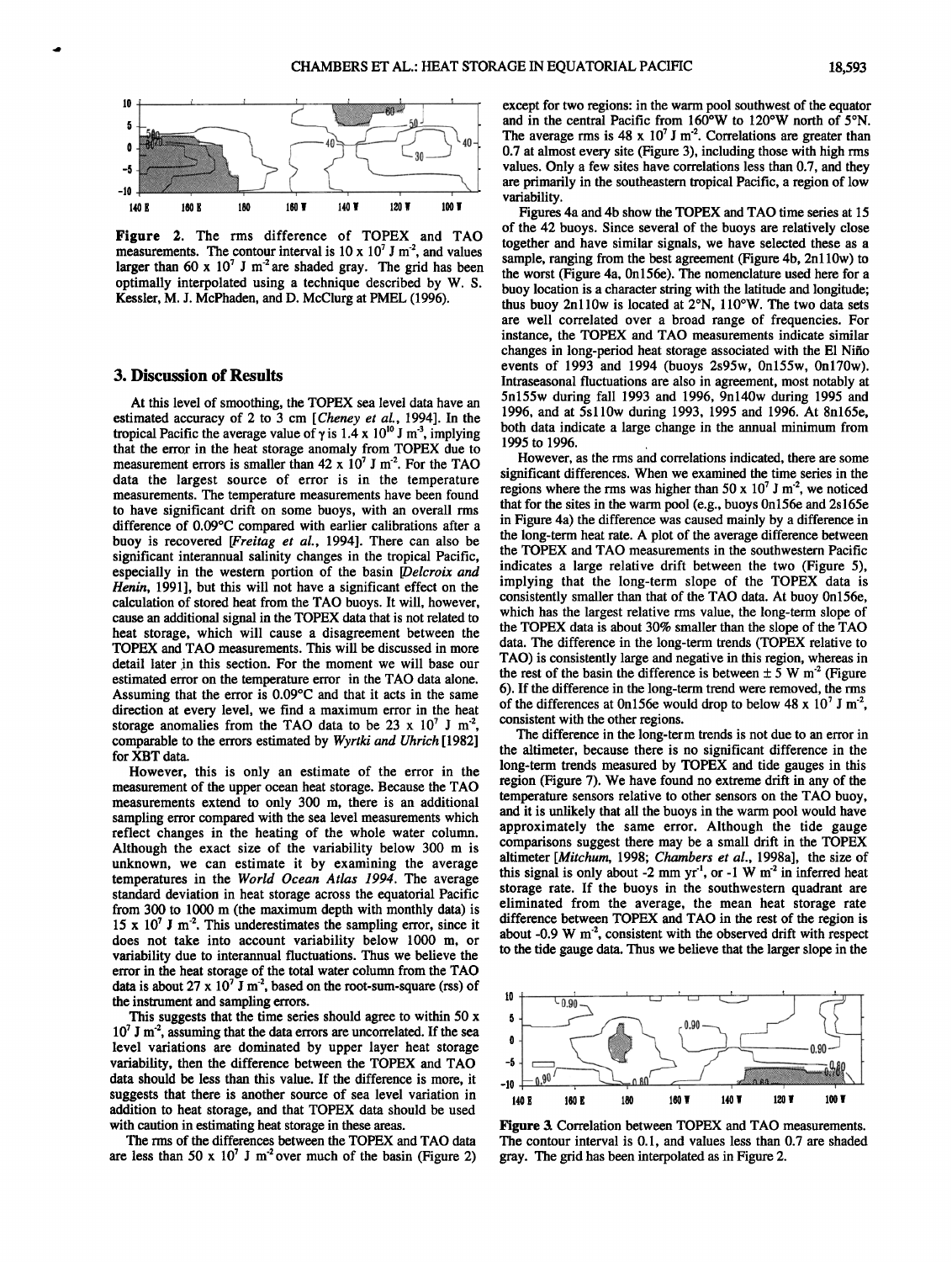

sites. Units of the anomalies and rms are  $10^7$  J m<sup>-2</sup>. Data have been smoothed over 30 days. The dates are centered **under January 1 of each year.**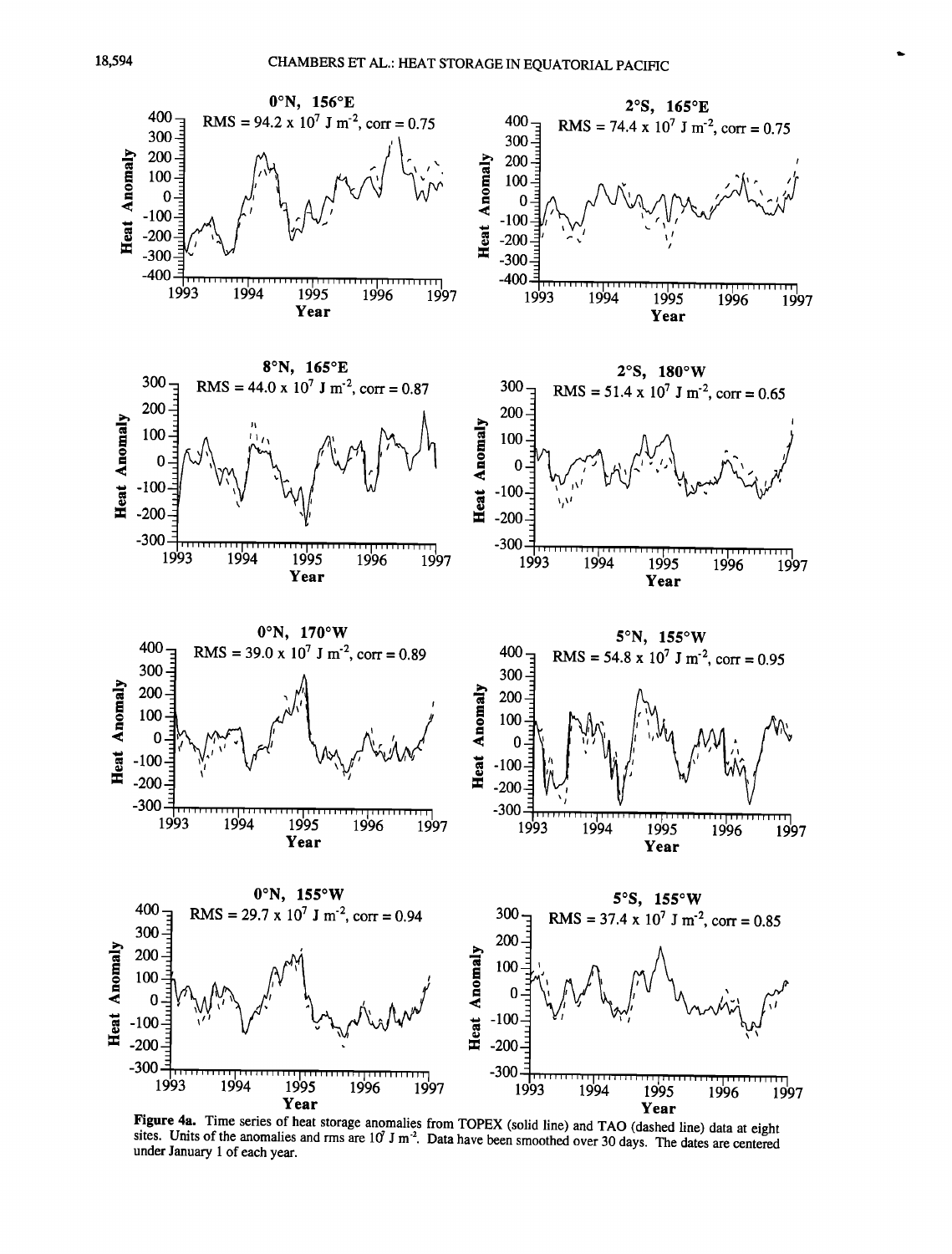$\blacktriangleleft$ 



**Figure 4b. Time series of heat storage anomalies from TOPEX (solid line) and TAO (dashed line) data at seven**  sites. Units of the anomalies and rms are 10<sup>7</sup> J m<sup>-2</sup>. Data have been smoothed over 30 days. The dates are centered **under January 1 of each year.**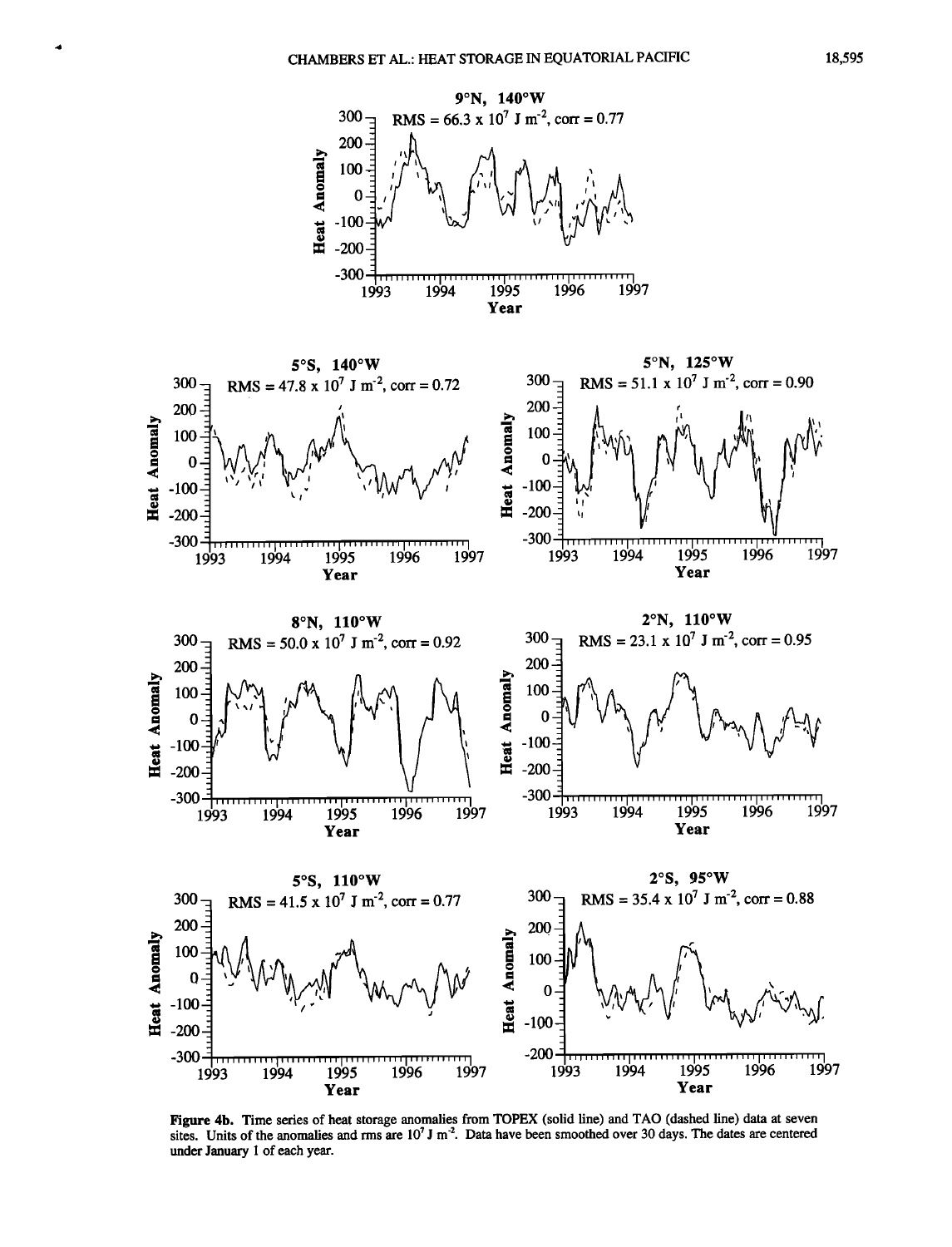

**Figure 5. Difference in TOPEX sea level minus TAO sea level (solid curve) and CTD sea level with true salinity minus CTD sea level with climatology salinity (solid circles). Both time series**  used all available data in the area 10°S to 0°N, 140°E to 180°E **and were smoothed over 30 days. The solid line is the best fit linear trend for the TOPEX-TAO data, while the dashed line is the best fit linear trend for the CTD data. The dates are centered at January 1 of the year.** 

**southwestern quadrant is indicative of a sea level change which is not connected with heat storage in the upper layer.** 

**One possible cause for the signal is a change in the salinity in this region, as mentioned earlier. An increase in salinity will cause water to be heavier and it will tend to counteract part of the thermal expansion due to increased warming; a decrease in salinity will cause water to be lighter and it will tend to reinforce the thermal expansion due to increased warming. Observations in the warm pool indicate that there are large interannual variations in salinity connected with ENSO, with salinity increasing from the E1 Nifio to the La Nifia phase of the ENSO cycle [Delcroix and Henin, 1991]. Since the cycle from.1993 to 1996 was from E1 Nifio to La Nifia, we investigated whether this could account for the discrepancy between the TOPEX and TAO measurements. Conductivity-temperature,depth (CTD) casts in this area were obtained from the NOAA Pacific Marine Environmental Laboratory (PMEL) and were used to compute sea level (dynamic topography) anomalies using the measured salinity (analogous to the TOPEX measurements) and the climatological salinity (analogous to the TAO measurements). The two sea level measurements were then differenced to obtain a residual similar to the TOPEX minus TAO results in Figure 5 (e.g., sea level with real salinity minus sea level with climatological salinity). The CTD data were averaged over monthly intervals similar to the smoothing performed on the TOPEX and TAO data, then**  averaged over the region 10°S to 0°N, 140°E to 180°E.

**Although there are only 14 CTD differences over the 4-year span, they are distributed evenly enough in time that a linear trend is apparent (Figure 5). In fact, the relative trend is -2.2 cm yr 4 for each case, indicating that the "true" sea level rose at a slower rate than the rate implied by the changes in heat alone.** 



**Figure 6. Difference in long-term trends between TOPEX and**  TAO measurements. The contour interval is 5 W m<sup>-2</sup>, and values more negative than -5 W m<sup>-2</sup> are shaded gray. The grid has been **interpolated as in Figure 2.** 



**Figure 7. Difference in long-term trends between TOPEX and TAO (circles) and TOPEX and tide gauges (diamonds). The TAO heat storage values have been reduced to sea level variations using (1).** 

**This suggests that most of the linear drift between the TOPEX and TAO measurements in the southwestern quadrant is due to an increase in the ocean salinity. There is not enough CTD data to determine if the higher frequency variations in the differences may be due to salinity variations as well.** 

**The second region where the rms of the comparisons is high is in the central Pacific north of the equator. There is not a significant difference in the long-term trends in this region. When we examined the differences at other frequencies, we found significant variability at an annual period (Figure 8). Again, we do not believe that this is caused by an error in the TOPEX measurements. Although comparisons with tide gauges show that TOPEX disagrees with some sites with an annual period, the maximum amplitude of this difference is only 2 cm. This will**  account for only a 28 x  $10<sup>7</sup>$  J m<sup>-2</sup> amplitude in the difference of **heat storage, much less than what is observed. While climatological surface salinity in the area does have a small**  annual amplitude [Chambers et al., 1997], direct CTD **measurements in this area are even scarcer than in the western Pacific and there are not enough measurements to discern an annual signal if one exists. On the other hand; the signal could be**  due to another type of forcing, such as variations in deep currents **below the extent of the TAO data. It is impossible to tell with the limited amount of data available at the moment.** 

#### **4. Conclusions**

**Heat storage anomalies inferred from TOPEX altimetry using a coefficient based on climatological data agree with those computed from direct temperature measurements made by TAO**  buoys with an rms difference of less than 50 x  $10^7$  J m<sup>-2</sup>.



**Figure 8. Annual amplitude of difference between TOPEX and**  TAO measurements. The contour interval is  $10 \times 10^7$  J m<sup>-2</sup>, and values larger than 50 x  $10^7$  J m<sup>-2</sup> are shaded gray. The grid has **been interpolated as in Figure 2.**